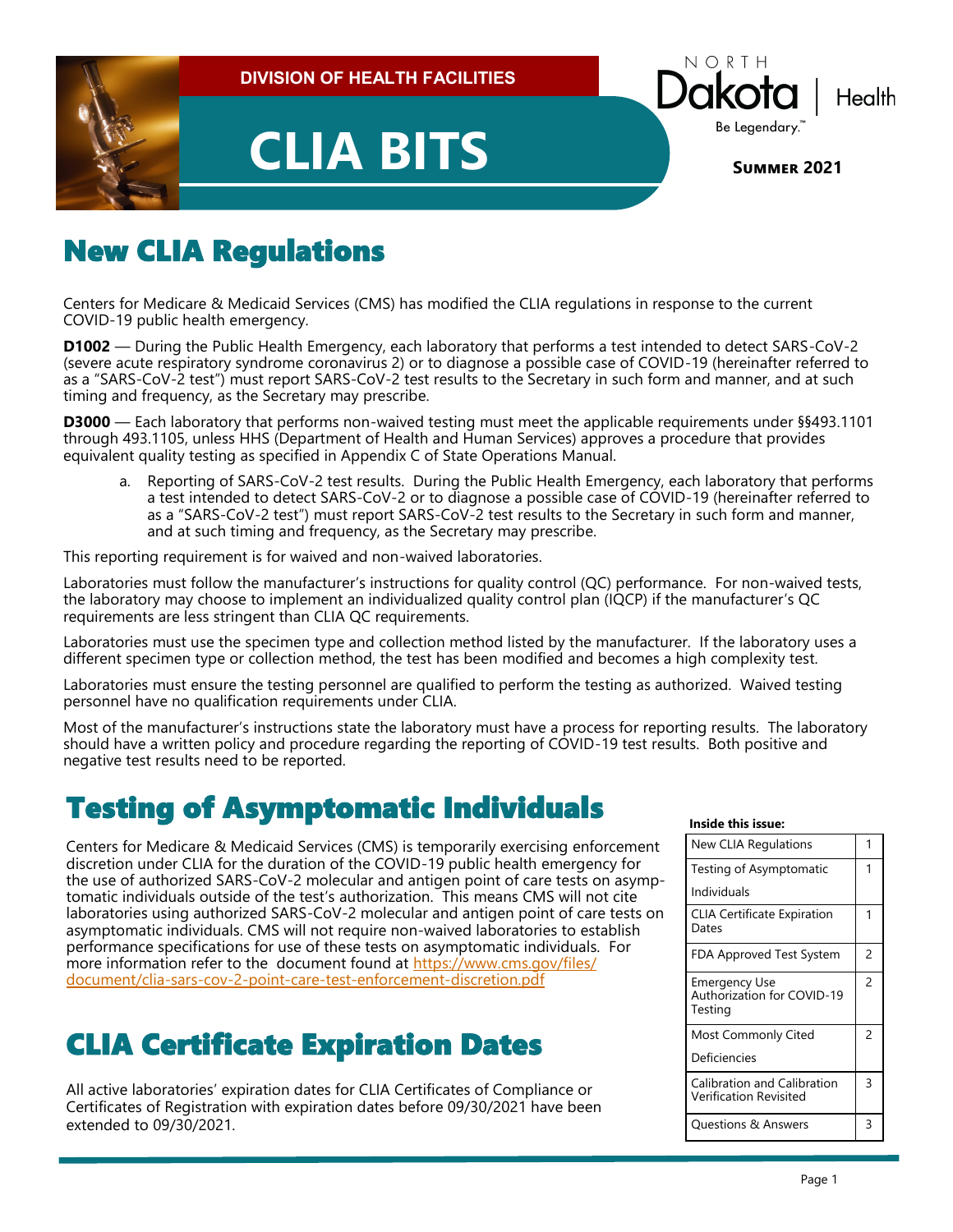# FDA Approved Test System

A Federal Drug and Administration (FDA) cleared or approved test system means the test system has gone through a prescribed process with the FDA upon submission by the manufacturer. After the test system is cleared or approved, the FDA has the responsibility to categorize the test as waived, moderate complexity, or high complexity. To identify the complexity of a test system, search the FDA's CLIA test categorization database at <https://www.accessdata.fda.gov/scripts/cdrh/cfdocs/cfCLIA/search.cfm>

## Emergency Use Authorization for COVID-19 Testing

During a public health emergency, the United States Food and Drug Administration (FDA) may issue emergency use authorization (EUA) for certain tests applicable to the declared emergency. Since there may not be time for manufacturers to receive FDA approval and categorization of their emergency related tests, EUA gives manufacturers an avenue to rapidly deploy their emergency assays. The EUA is only in effect during the declared emergency. Tests receiving EUA are not categorized by the FDA, but they are authorized for use in certain testing settings: waived, moderate complexity, and/or high complexity.

Tests that have been issued an EUA are subject to all the CLIA requirements. If the test is authorized for use in a waived setting, the laboratory must follow the manufacturer's instructions. If the test is authorized for use in moderate or high complexity laboratories, all the CLIA regulations are applicable. The laboratory must ensure waived and non-waived SARS-CoV-2 test results are reported appropriately per the new CLIA requirements at D1002 and D3000.

After the public health emergency is terminated, any EUAs issued will no longer be in effect. In the meantime, some tests may have received official FDA approval and categorization. Laboratories must ensure they have the appropriate CLIA certificate to perform the tests as approved and categorized by the FDA. There is no guarantee a test with EUA for use in waived settings will receive waived categorization when FDA approved. If EUA tests are not FDA approved after the termination of the public health emergency, they may only be used in a high complexity laboratory after all performance specifications have been verified or established.

To find a SARS-CoV-2 test system with EUA, search the FDA database at [https://www.fda.gov/medical](https://www.fda.gov/medical-devices/emergency-situations-medical-devices/emergency-use-authorizations#covid19ivd)-devices/ emergency-situations-medical-devices/emergency-use-[authorizations#covid19ivd.](https://www.fda.gov/medical-devices/emergency-situations-medical-devices/emergency-use-authorizations#covid19ivd) Be sure to check the authorized settings for use of the test.

## Most Commonly Cited Deficiencies

A breakdown of the most common deficiencies cited in the North Dakota Clinical Laboratory Improvement Amendments (CLIA) program from Mar.1, 2019, through Feb. 28, 2021 is as follows:

**D2000** — Condition: Enrollment and testing of samples. Each laboratory must enroll in an approved proficiency testing (PT) program for each of its specialties and subspecialties for which it seeks certification. The laboratory must test the samples in the same manner as patients' specimens.

**D2013** — Laboratories must not send proficiency testing samples to another laboratory for analysis. Any laboratory that receives a proficiency testing sample from another laboratory must notify Centers for Medicare & Medicaid Services (CMS).

**D2016** — Successful participation in proficiency testing. Each laboratory performing testing for non-waived, regulated analytes must successfully participate in an approved proficiency testing program.

**D6076** — Condition: Laboratory Director of High Complexity Testing. The laboratory must have a laboratory director who provides overall management and direction of the laboratory.

**D6089** — The high complexity laboratory director must ensure proficiency samples are tested as required.

**D5421** — The laboratory must verify performance specifications of unmodified, FDA approved test systems before reporting patient results. This includes accuracy, precision, reportable range, and verification the normal values are appropriate.